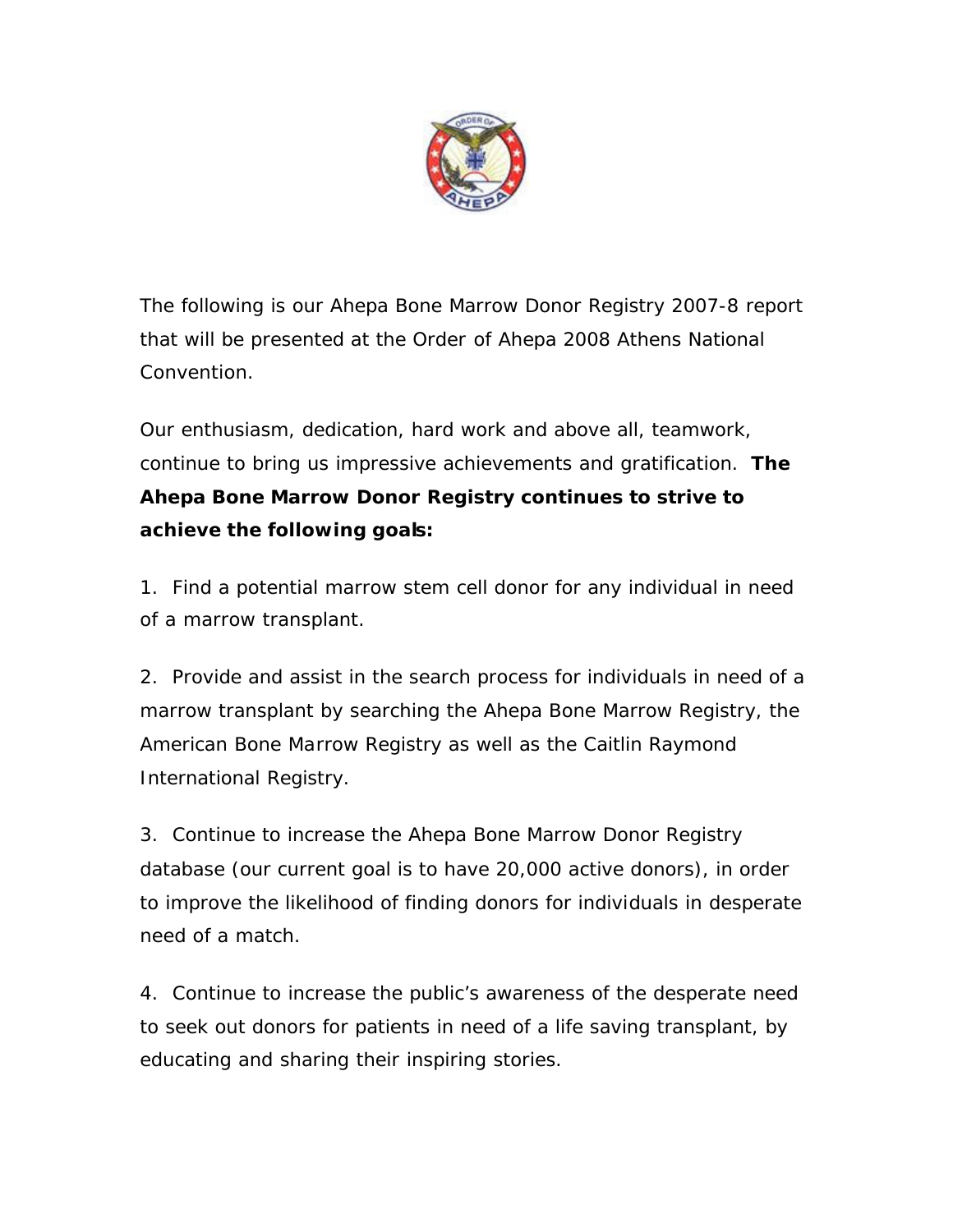*5. Continue to raise funds in order to finance prior blood testing and future oral swab testing.*

*6. Continue to increase the public's awareness of umbilical cord blood donation.*

*The following are the most recent impressive achievements for the Ahepa Bone Marrow Donor Registry:*

## *1. The Ahepa Bone Marrow Donor Registry has 11,539 active donors.*

*2. In 2007, there were more than 7,500 searches performed in our Ahepa Marrow Registry for patients worldwide in need of a life saving marrow transplant.*

## *3. One of our Ahepa donors has successfully donated for a boy with acute leukemia.*

*4. Two other Ahepa donors were selected earlier this year, but in both cases, the transplant center has put the request on hold. In the first case, the transplant center decided to use a different donor, and in the second case the patient's condition unfortunately deteriorated, and so is no longer a candidate for transplant.*

*5. During 2007, there were 146 Ahepa Donors requested for further follow-up testing, of which 71 Ahepa Donors completed such testing.*

*6. During the first quarter of 2008, there were 80 Ahepa Donors requested for further follow-up testing, of which 36 Ahepa Donors completed such testing.*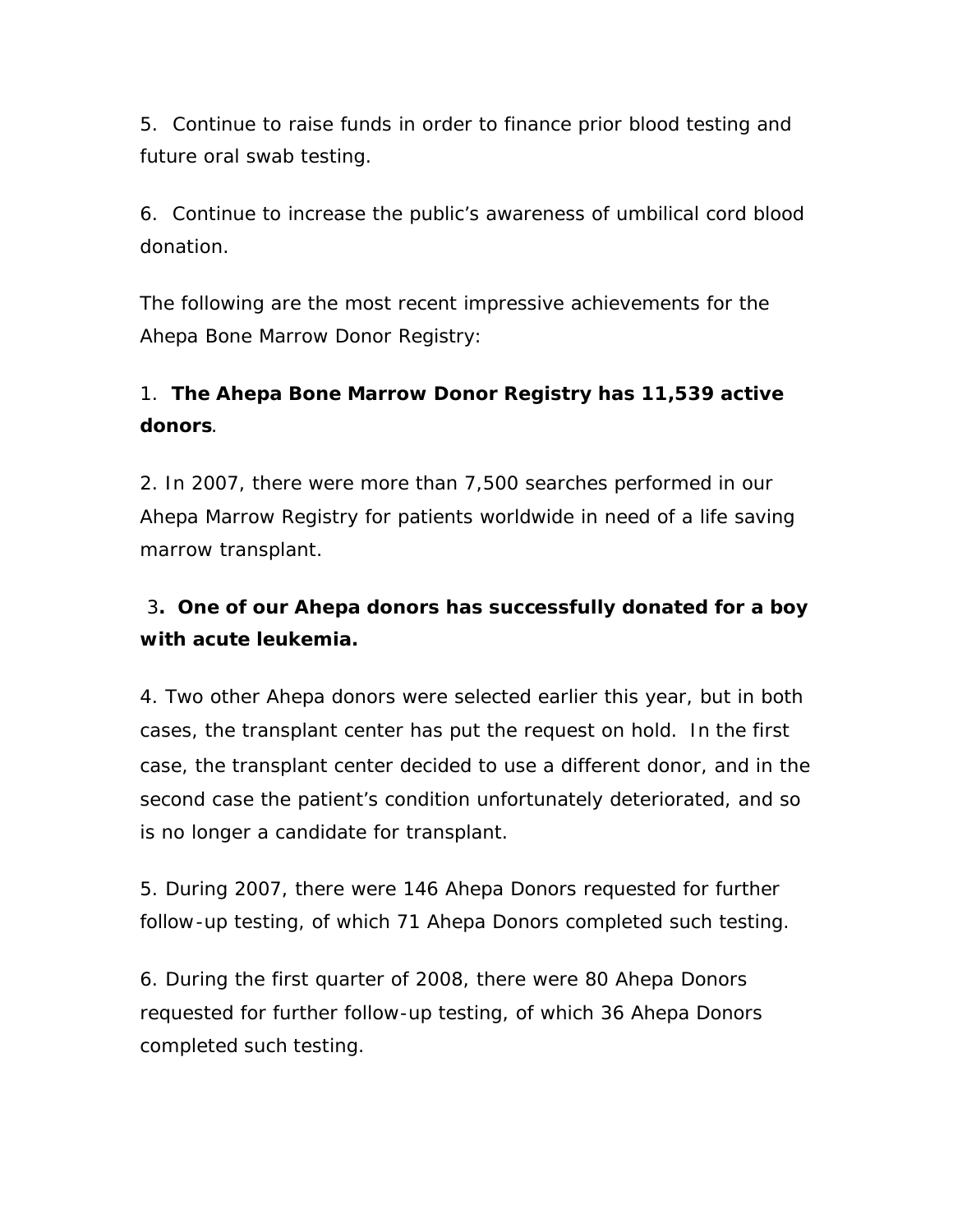*7. We have upgraded our testing to include the less invasive and more acceptable Oral Swab Buccal testing which is clearly preferred to the old blood sample test.*

*8. During the last two years, we have upgraded our testing to include 6 HLA antigens (A, B, DR), providing more useful information in the databank and arriving at better, quicker, more focused and efficient searches.*

*DRIVES: There were four Ahepa Marrow Drives in 2007. We also joined forces with the National Marrow Donor Program, and conducted our 2nd Annual Ahepa Marrow Team Pappas drives. These drives were conducted from May 11th through May 18th 2007, and included 22 drives, which resulted in the recruitment of 574 new donors.*

*Earlier in the year, a family in the St. Paul Hempstead, New York community contacted us. We conducted two large drives for a young girl suffering from acute Leukemia. On January 19th, 2008, we did a drive at St. Paul Cathedral, in Hempstead, New York, and were able to obtain 586 new donors. There was such a large turnout that we had the NMDP test an additional 526 donors, in which the Ahepa Marrow Registry picked up at an additional cost of \$24,652. Several days later, on January 21, 2008, we did another drive at Astoria, New York, and were able to obtain 630 new donors. In a matter of four days, the Ahepa Bone Marrow Donor Registry was able to test a total of 1,742 new donors with a cost of \$85,452.*

*During the month of March 2008, another family of a young lady, Joanna, from South Bend Indiana contacted us; the woman was diagnosed with Lymphoma and was in need of a marrow transplant. We performed our first drive for her during the NHIBT*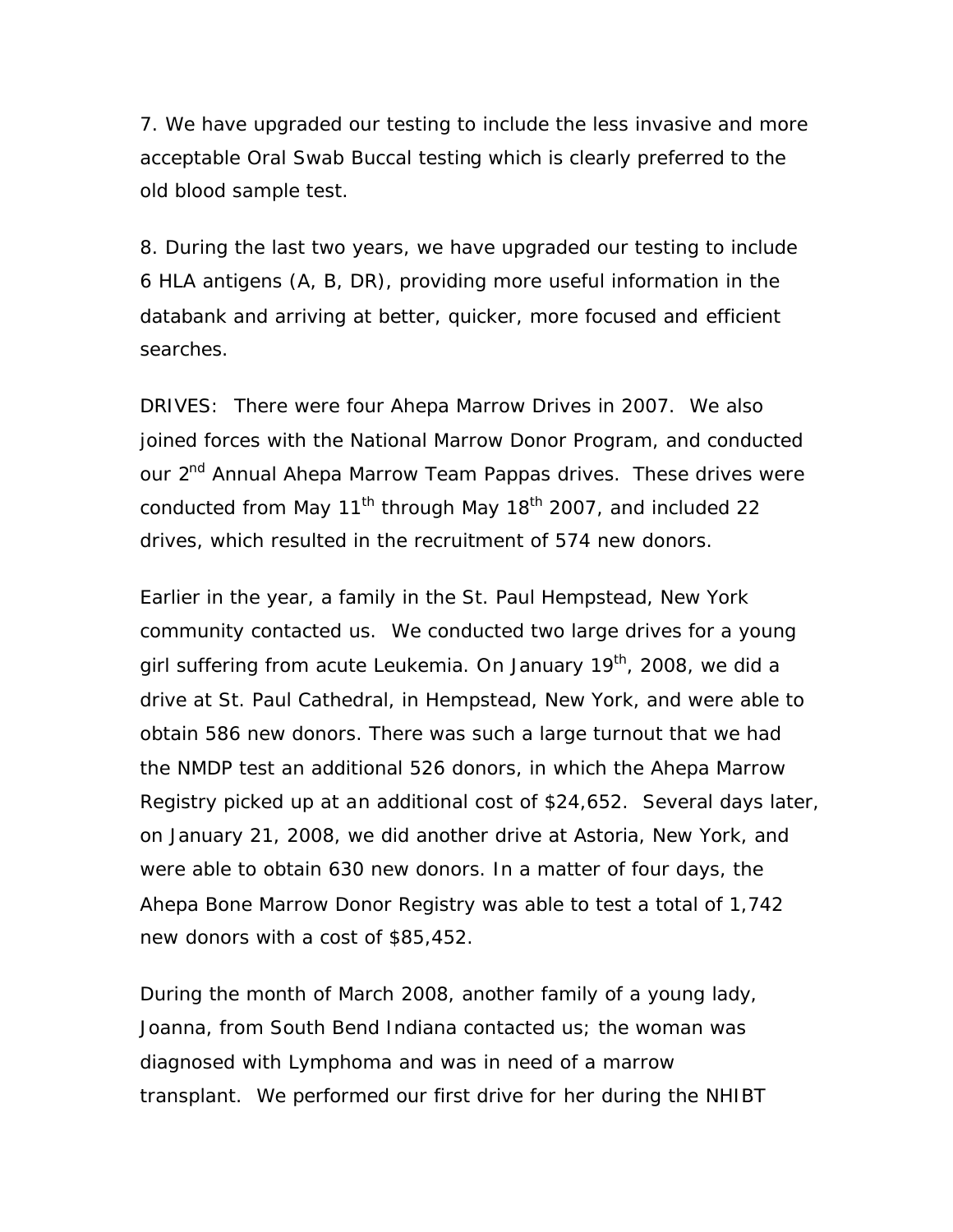*Basketball tournament in Oak Park, Illinois, and were able to obtain 50 new donors.* 

*The Ahepa Bone Marrow Registry continues to strengthen its registry, but also develop a new affiliation with the National Marrow Donor Program this year. We signed an affiliation agreement with the NMDP allowing us to be an Ahepa Marrow Recruitment group for the NMDP. The leadership of the Ahepa Bone Marrow Registry secured this affiliation, which will allow the Ahepa Marrow registry to recruit new donors, and use NMDP Funding. This affiliation allowed us to organize our 3rd Annual Ahepa Marrow Team Pappas Marrow Drives by organizing and performing over 65 drives from May 5th through May 18th of this year. These drives are being conducted to find a life saving match and transplant for Joanna. We organized 33 drives, primarily performed in the Chicago-land area, but also included five drives in Indiana, seven drives in Michigan, three drives in Colorado, two drives in the following states: New York, North Carolina, Texas, Arizona, Ohio, Pennsylvania and one drive in Massachusetts, Florida, Connecticut, Minnesota, Nebraska, and California. These drives have recruited over 2,114 new donors*

*Although our Ahepa Bone Marrow Registry has 11,539 active donors, we have also recruited an additional 1,198 donors in the National Marrow Donor program. Our recent 3rd Annual Ahepa Marrow Team Pappas event (over 65 drives nationally) recruited an additional 2,114 donors through our national crusade. To date the continued and combined efforts of the Ahepa Marrow program has allowed us to recruit a total of 14,851 donors. Through these efforts of*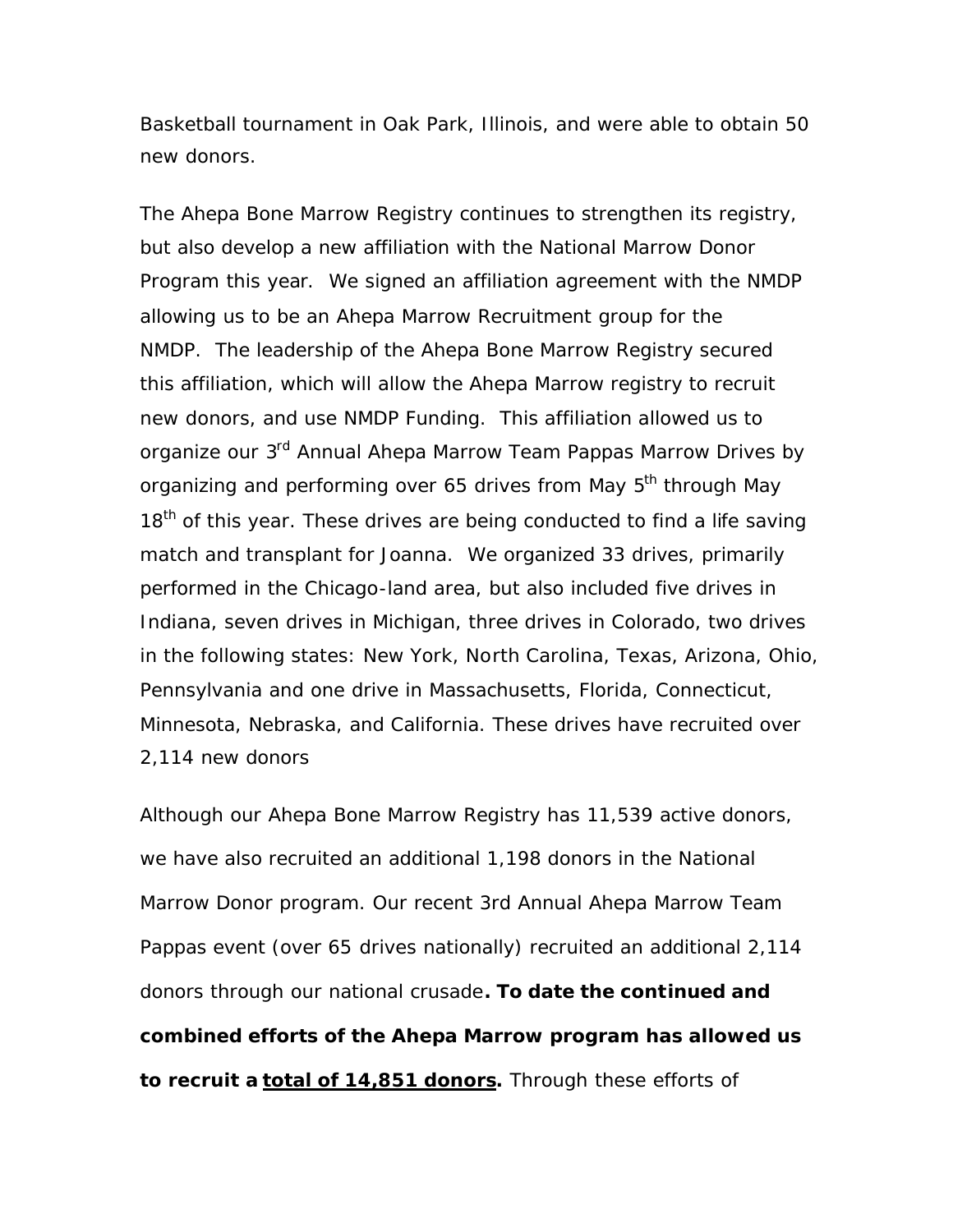*increasing the donor pool, raising funds to continue doing drives and supporting desperate families who are truly overwhelmed by this burden, the Ahepa Marrow program gives every family and individual of Greek ethnicity a greater and fighting chance of finding a potential match. I would be remorseful if I did not thank all of our Ahepa Marrow Donor supporters and volunteers who spent countless hours helping, organizing, and participating in drives and promoting our cause. The Greek Orthodox Archdiocese of America, the Holy Metropolis of Chicago, the Ahepa Chapters and members, the daughter's of Penelope, the Greek Ladies Philoptochos Society, and the YAL* 

*as well as all the priests and parishioners who supported our combined efforts. We are happy to announce that a 10 out of 10 match has been found for Joanna. Obviously all of our prayers and hard work have been answered. I want to personally thank everyone for participating in this year's 3rd Annual Ahepa Marrow Team Pappas event. We were able to conduct over 65 drives and have recruited over 2,114 donors in two weeks. Although some of you were disappointed because you might have only recruited a few donors, others had over 100. Every drive is equally successful whether we recruit 1 or 100 donors. One never knows where that one donor who matches for someone may turn up. I cannot stress to you how all involved pray that Joanna does well. All of you should feel very proud and a sense*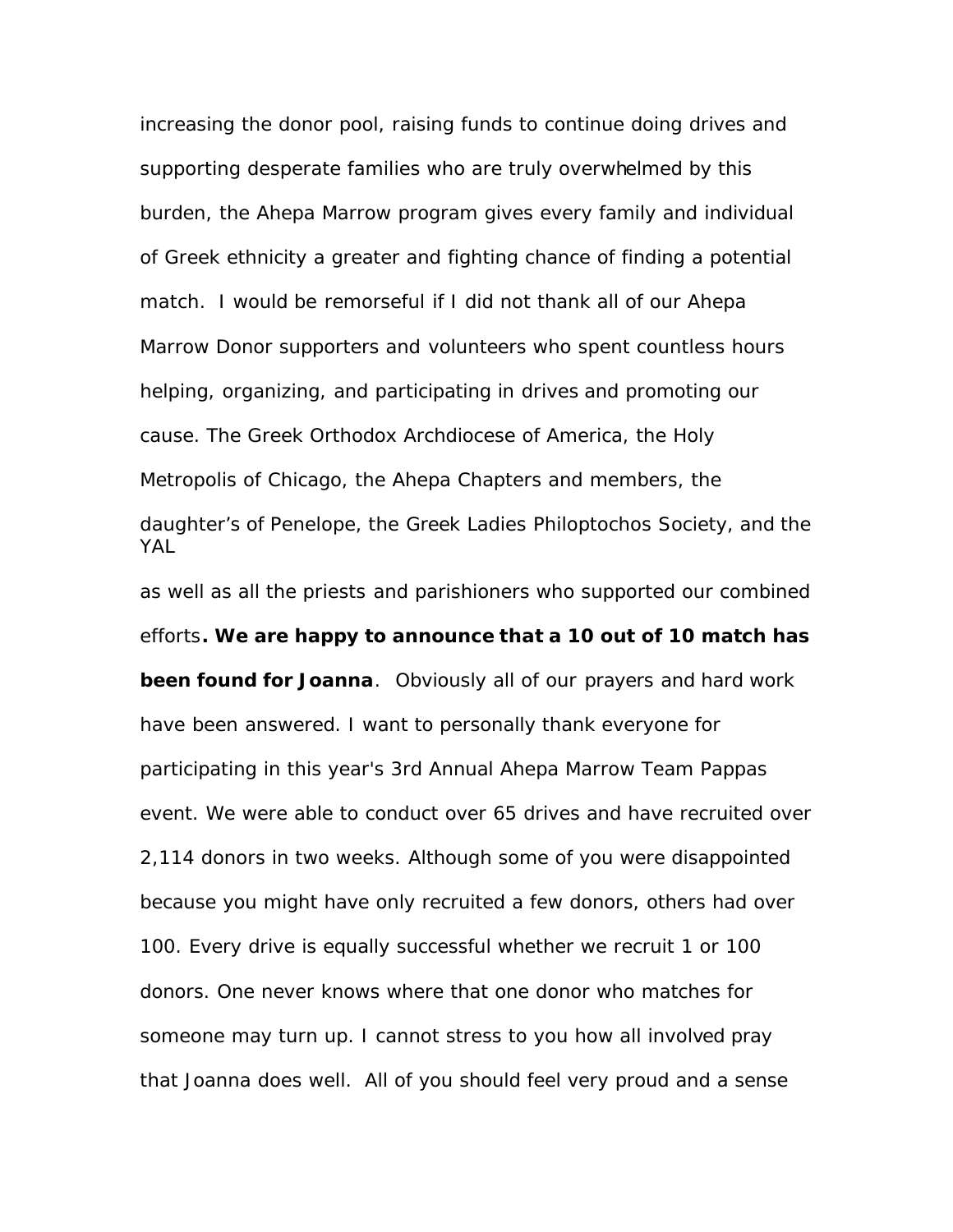*of gratification because of your hard work. Thank you for volunteering, and joining the crusade to" fight the fight" to save Joanna's life!*

*Financially in 2007, we continue to raise funds through the support of Ahepa Chapter's Canister program (\$12,571), American Bone Marrow Registry Grant (\$11,900), Greek Ladies Philoptochos Society (\$6,050), Ahepa National Housing Grant (\$5,000), and the Daughter's of Penelope Society (\$4,482), and individual donations (\$6,696). We also had significant donations from the Hempstead, New York community, who donated \$19,358. Our expenses in 2007 were \$84,131, which \$78,827 were laboratory fees for testing. We also donated \$500 towards the George Pantazelos Memorial Fund, in remembrance of his commitment and dedication to our Ahepa Marrow Program, and particularly his remarkable accomplishments with the canister program.*

*We are hopeful that the Greek-American Community recognizes that the Ahepa Marrow Program is a significant and valuable asset for Greek-Americans. It stands ready to assist a patient and family deal with the unthinkable task of searching for a match for their loved one and dealing with the significant financial burden. Greek cancer patients have a difficult time finding suitable marrow donors because of the very fact that they are Greek—people of Hellenic heritage are severely underrepresented in the national and international marrow registries. These families are further burdened by the expensive nature of these tests and marrow drives. This is the sole reason why the Registry came into existence nearly 21 years ago. We are asking the Greek-American community to continue their support of the Ahepa Marrow Donor program by providing funding, either by an outright donation, volunteering or by participating in the canister program. Additional*